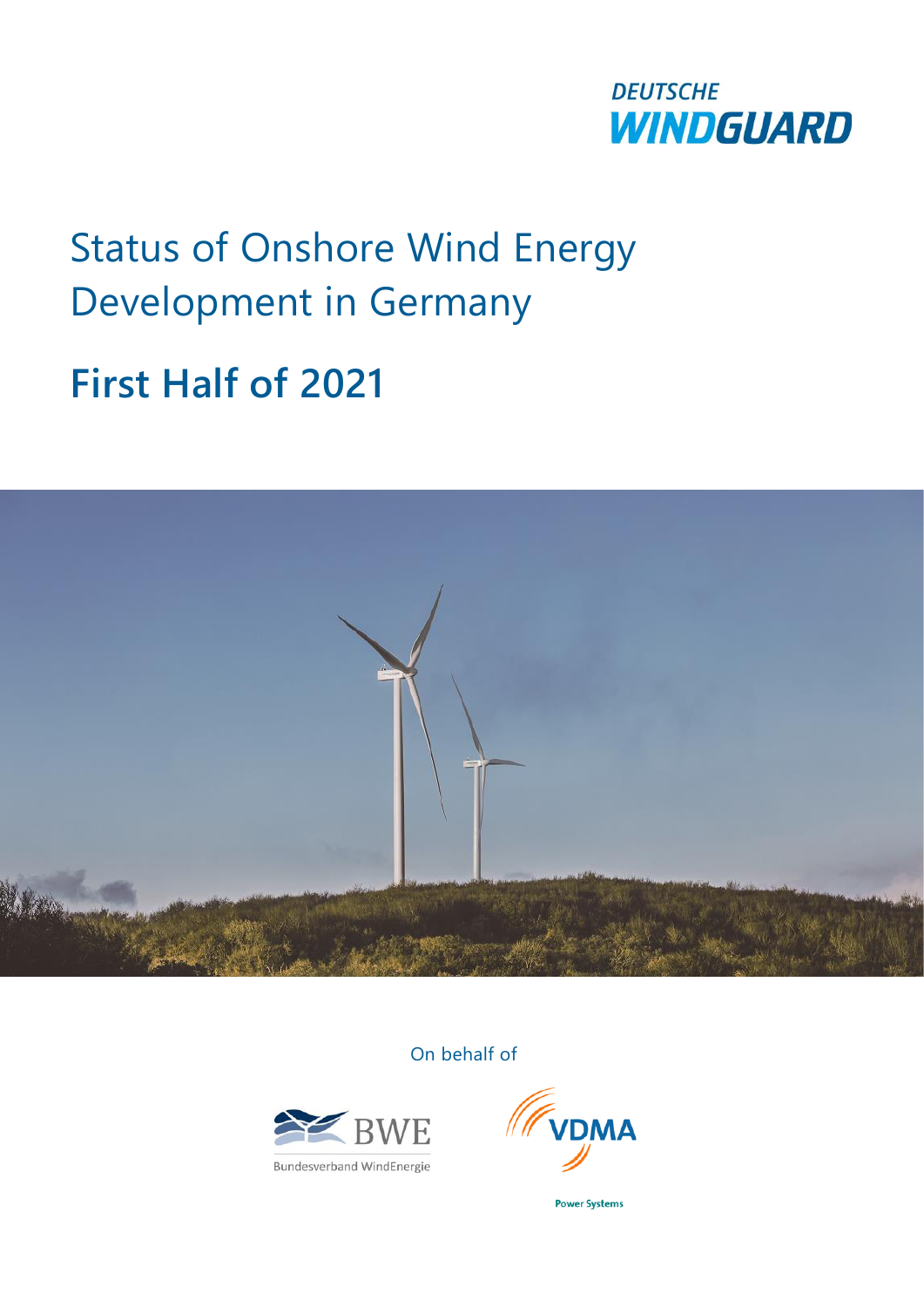## **Contents**

## **Notes**

The data from 2012 onwards was obtained through surveys with manufacturers and other industry representatives, as well as through additional research. Analyses of the DEWI serve as the data basis for the years 1992-2011. Data corrections based on the Core Energy Market Data Register (German: Marktstammdatenregister or MaStR) were made. The MaStR and the publications of the awards by the BNetzA serve as a data basis for the analysis of the permit situation and the tender results.

The information provided within the text and the figures partially includes rounded values. Thus, when added, there is a possibility of deviations from the overall values.

The cumulative data may be overestimated due to the incomplete capture of dismantling. Analyses that rely on deviating data bases (i.e. MaStR) exhibit a deviating data inventory.

## **Photo on Title Page**

© Siemens Gamesa

## **Contact**

Deutsche WindGuard GmbH Oldenburger Straße 65 26316 Varel, Germany Phone  $+49 (4451) 9515-0$ Fax +49 (4451) 9515-29 Email info@windquard.de URL <http://www.windguard.com/>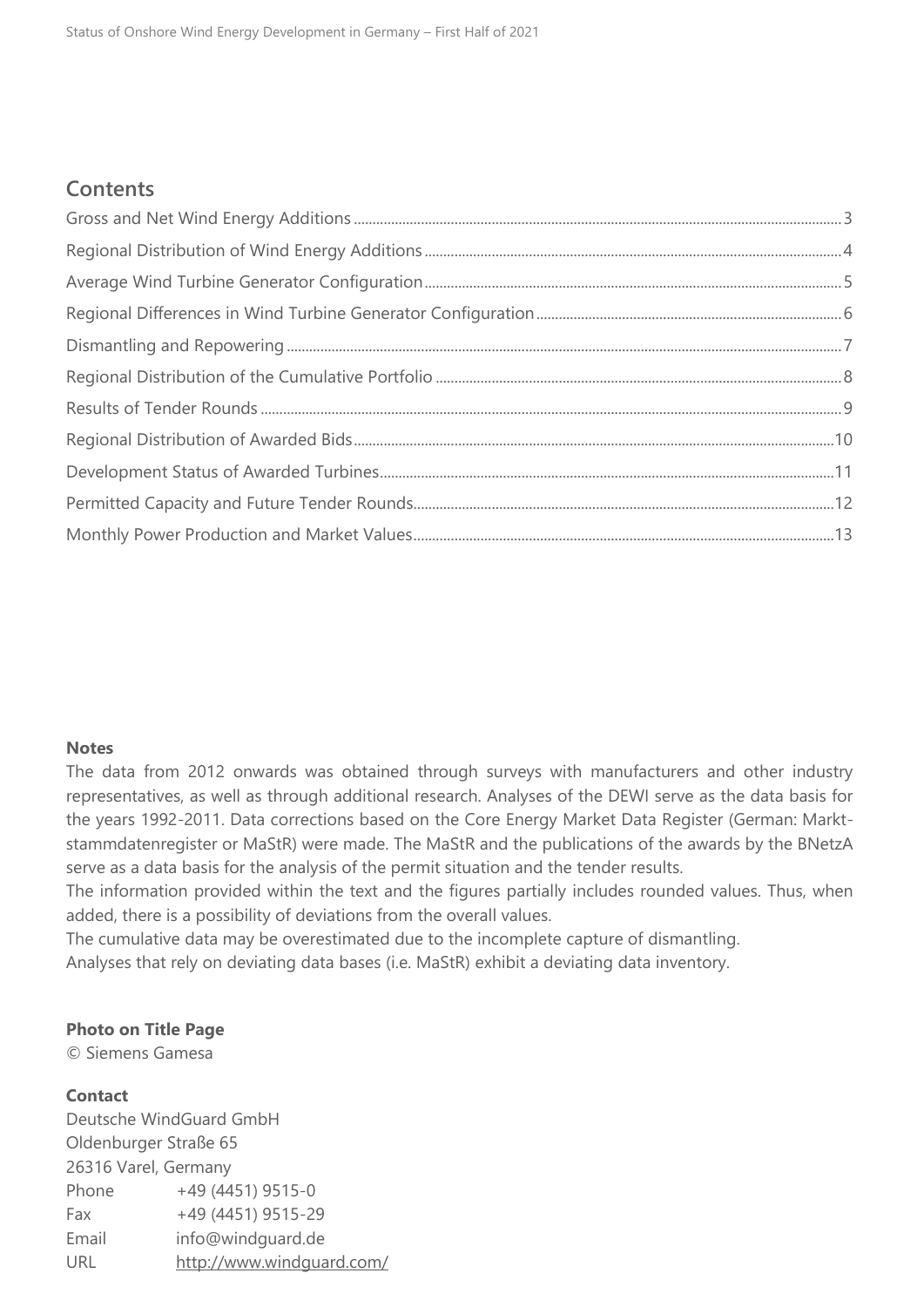## <span id="page-2-0"></span>**Gross and Net Wind Energy Additions**

In the first half of 2021, 240 new onshore wind turbine generators (WTG) with a total capacity of 971 MW were installed in Germany. Compared to the first six months of the previous year, this represents an increase of 62%. Within the same period, the dismantling of 135 WTG with a capacity of 140 MW was recorded.

#### Status of Onshore Wind Energy Development

|                          |                                                                    | Capacity  | <b>Number</b>  |
|--------------------------|--------------------------------------------------------------------|-----------|----------------|
|                          | Gross additions                                                    | 971 MW    | 240 WTG        |
|                          | Repowering share                                                   | 134 MW    | 35 WTG         |
| Development<br>H1 2020   | Dismantling<br>(incl. subsequent<br>registration)<br>(non-binding) | 140 MW    | <b>135 WTG</b> |
|                          | Net additions                                                      | 831 MW    | 105 WTG        |
| 2021-06-30<br>Cumulative | Cumulative<br>WTG portfolio<br>(non-binding)                       | 55,772 MW | 29,715 WTG     |

#### Expansion Target for Onshore Wind Energy

|                                       | Year | <b>Cumulative Capacity</b> |
|---------------------------------------|------|----------------------------|
| 요<br>٥<br>N<br>ār<br>ט<br>ũ<br>ш<br>൹ | 2022 | 57,000 MW                  |
|                                       | 2024 | 62,000 MW                  |
|                                       | 2026 | 65,000 MW                  |
|                                       | 2028 | 68,000 MW                  |
|                                       | 2030 | 71,000 MW                  |

The net increase in capacity in the first half of 2021 amounts to 831 MW. The cumulative onshore wind turbine generator portfolio thus increases by 1.5% to 55,772 MW as of June 30, 2021. A total of 29,716 onshore wind turbine generators are installed in Germany, providing this capacity. To achieve the expansion target for 2022, a further net increase of about 1.2 GW is therefore required. The expansion targets were set in the Renewable Energy Sources Act 2021 (German: Erneuerbare-

Energien-Gesetz or EEG) and have not yet been adjusted to the expected increase in electricity demand by 2030.



Annual Development Onshore Wind Energy Capacity in Germany

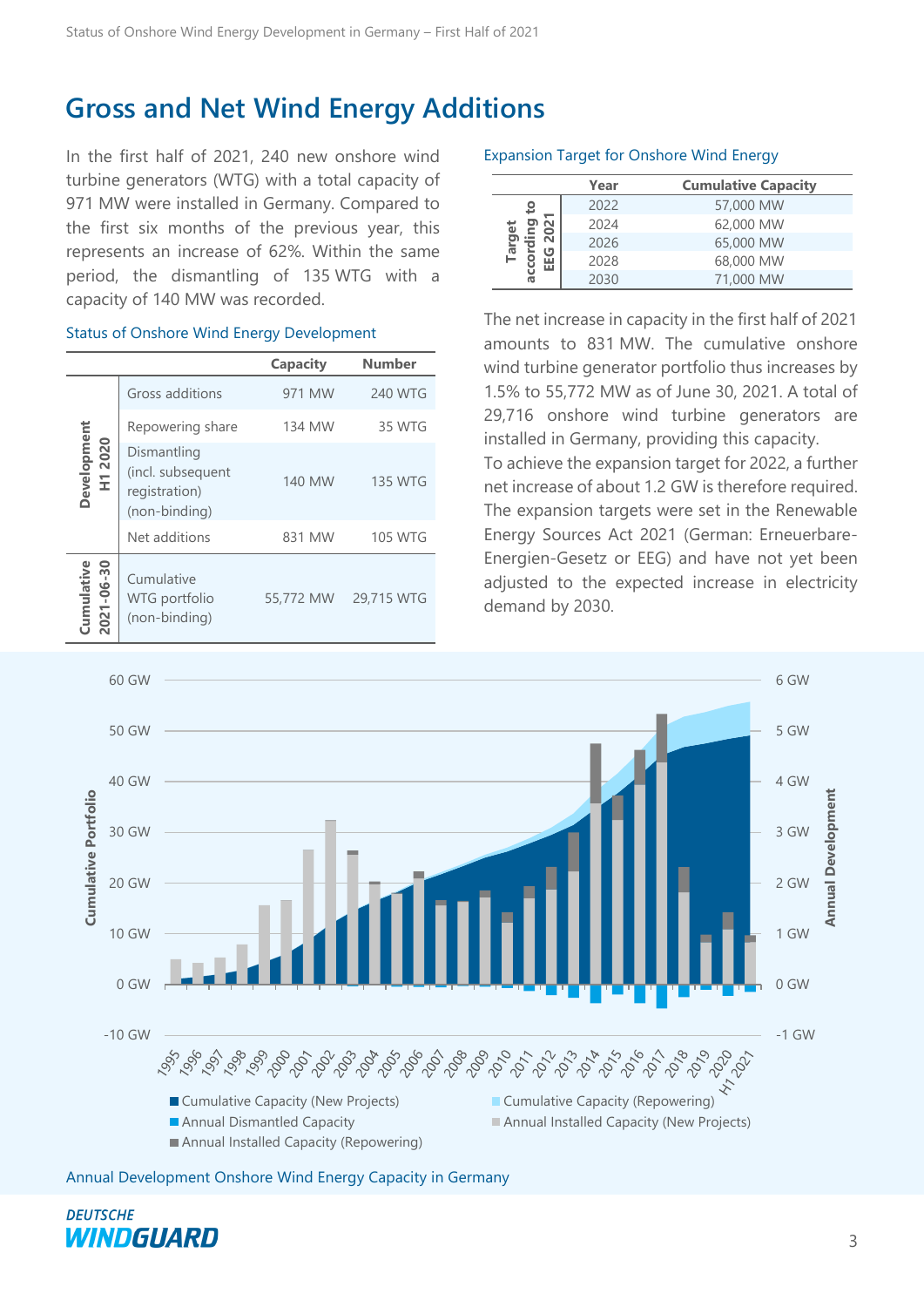## <span id="page-3-0"></span>**Regional Distribution of Wind Energy Additions**

With a share of 22% in current gross additions, Lower Saxony is narrowly leading the federal state ranking in the first half of the year. Brandenburg, North Rhine-Westphalia, and Schleswig-Holstein follow with 16% to 17% of gross capacity additions. In the south of the country, Baden-Württemberg stands out with a 9% share of new capacity additions. In the three city states as well as in Saarland and Saxony, no new wind turbines were commissioned in the first half of the year. For Saxony, this means that due to the decommissioning of some wind turbines in the first half of 2021, negative net additions are recorded.

Most repowering turbines were installed in Schleswig-Holstein. The repowering share in gross additions is also highest with 34%. Brandenburg, Saxony-Anhalt, and Thuringia also have a high repowering share. The manners and the calmen of Gross Capacity Additions repowering share.





|          | H1 2021                          |                                    | <b>Gross Additions</b>                      |        |                                     | <b>Dismantling and Net Additions</b>             |                                |                                    | <b>Repowering</b>                              |                             |
|----------|----------------------------------|------------------------------------|---------------------------------------------|--------|-------------------------------------|--------------------------------------------------|--------------------------------|------------------------------------|------------------------------------------------|-----------------------------|
| Position | <b>State</b>                     | <b>Capacity</b><br><b>Addition</b> | <b>Number</b><br><b>Added</b><br><b>WTG</b> | Share* | <b>Capacity</b><br>Dis-<br>mantling | <b>Number</b><br><b>Dismantled</b><br><b>WTG</b> | <b>Net</b><br><b>Additions</b> | <b>Capacity</b><br>Repo-<br>wering | <b>Number</b><br>Repo-<br>werina<br><b>WTG</b> | Repo-<br>wering-<br>Share** |
|          | Lower Saxony                     | 211 MW                             | 48 WTG                                      | 22%    | 20 MW                               | 21 WTG                                           | 191 MW                         | 8 MW                               | 2 WTG                                          | 4%                          |
|          | 2 Brandenburg                    | <b>166 MW</b>                      | 40 WTG                                      | 17%    | 6 MW                                | 6 WTG                                            | 159 MW                         | 49 MW                              | <b>12 WTG</b>                                  | 29%                         |
| 3        | North Rhine-<br>Westphalia       | 154 MW                             | 40 WTG                                      | 16%    | <b>12 MW</b>                        | 13 WTG                                           | 142 MW                         | 4 MW                               | 1 WTG                                          | 3%                          |
|          | 4 Schleswig-Holstein             | 152 MW                             | 39 WTG                                      | 16%    | 44 MW                               | 35 WTG                                           | 108 MW                         | 51 MW                              | <b>14 WTG</b>                                  | 34%                         |
|          | 5 Baden-Württemberg              | 85 MW                              | 21 WTG                                      | 9%     | 4 MW                                | 4 WTG                                            | 81 MW                          | 0 MW                               | 0 WTG                                          | $0\%$                       |
| 6 I      | Saxony-Anhalt                    | 49 MW                              | <b>12 WTG</b>                               | 5%     | 24 MW                               | 21 WTG                                           | <b>25 MW</b>                   | <b>14 MW</b>                       | 4 WTG                                          | 28%                         |
|          | 7 Rhineland-Palatinate           | 39 MW                              | 10 WTG                                      | 4%     | 7 MW                                | 7 WTG                                            | 32 MW                          | 0 MW                               | 0 WTG                                          | $0\%$                       |
| 8        | Thuringia                        | 33 MW                              | 7 WTG                                       | 3%     | 9 MW                                | 5 WTG                                            | <b>24 MW</b>                   | 8 MW                               | 2 WTG                                          | 26%                         |
|          | 9 Hesse                          | 32 MW                              | 9 WTG                                       | 3%     | 2 MW                                | 3 WTG                                            | 30 MW                          | 0 MW                               | 0 WTG                                          | 0%                          |
| 10       | Mecklenburg-Western<br>Pomerania | 28 MW                              | 7 WTG                                       | 3%     | 5 MW                                | 7 WTG                                            | 23 MW                          | 0 MW                               | 0 WTG                                          | 0%                          |
|          | 11 Bavaria                       | 23 MW                              | 7 WTG                                       | 2%     | 1 MW                                | 1 WTG                                            | 23 MW                          | 0 MW                               | 0 WTG                                          | $0\%$                       |
|          | 12 Berlin                        | 0 MW                               | 0 WTG                                       | $0\%$  | 0 MW                                | 0 WTG                                            | 0 MW                           | 0 MW                               | 0 WTG                                          |                             |
|          | <b>Bremen</b>                    | 0 MW                               | 0 WTG                                       | $0\%$  | 0 MW                                | 0 WTG                                            | 0 MW                           | 0 MW                               | 0 WTG                                          | ÷.                          |
|          | Hamburg                          | 0 MW                               | 0 WTG                                       | $0\%$  | 0 MW                                | 0 WTG                                            | 0 MW                           | 0 MW                               | 0 WTG                                          |                             |
|          | Saarland                         | $0$ MW                             | 0 WTG                                       | $0\%$  | 0 MW                                | 0 WTG                                            | 0 MW                           | $0$ MW                             | 0 WTG                                          | ÷.                          |
|          | Saxony                           | 0 MW                               | 0 WTG                                       | $0\%$  | 6 MW                                | <b>12 WTG</b>                                    | $-6$ MW                        | 0 MW                               | 0 WTG                                          |                             |
|          | Germany                          |                                    | 971 MW 240 WTG                              |        | <b>140 MW</b>                       | <b>135 WTG</b>                                   | 831 MW                         | <b>134 MW</b>                      | 35 WTG                                         | 14%                         |

## Gross Additions, Dismantling, Net Additions and Repowering in German Federal States

\* Share of gross capacity additions per federal state in total gross capacity additions \*\* Share of repowering capacity per federal state in gross capacity addition per federal state

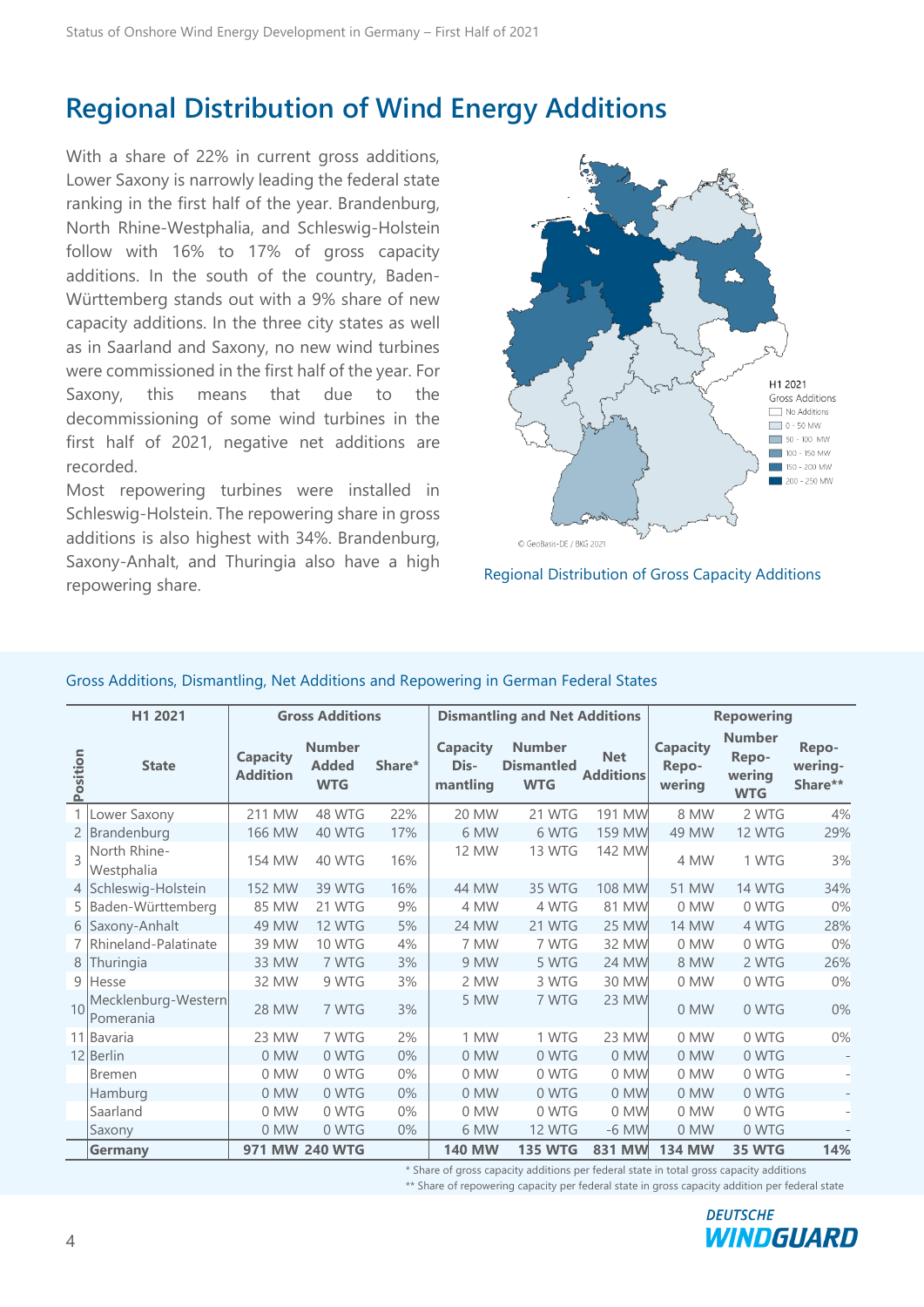## <span id="page-4-0"></span>**Average Wind Turbine Generator Configuration**

Regarding the average wind turbine generator configuration, the transition to the turbine classes of 4 MW and above is clearly evident in the new installations in the first half of 2021. More than half of the newly installed turbines belong to this class. As a result, the average capacity has increased by 19% compared to the previous year and now amounts to 4,046 kW. The most powerful turbines installed in the first half of the year have a rated capacity of 5,700 kW.

The average rotor diameter of 135 m and the average hub height of 140 m were also significantly greater compared to the previous year. The average total height of turbines installed in the first half of 2021 amounts to 207 m.

In contrast, the specific power slightly drops to 285 W/m² compared to the previous year.

| <b>Average</b><br>Configuration | <b>Additions</b><br>H1 2021 | <b>Changes</b><br>compared to<br>prior year |  |
|---------------------------------|-----------------------------|---------------------------------------------|--|
| <b>Turbine Capacity</b>         | 4,046 kW                    | 19%                                         |  |
| <b>Rotor Diameter</b>           | 135 m                       | 11%                                         |  |
| <b>Hub Height</b>               | 140 m                       | 4%                                          |  |
| <b>Tip Height</b>               | 207 m                       | 6%                                          |  |
| <b>Specific Power</b>           | 285 W/m <sup>2</sup>        | $-4%$                                       |  |



**DEUTSCHE** WINDGUARD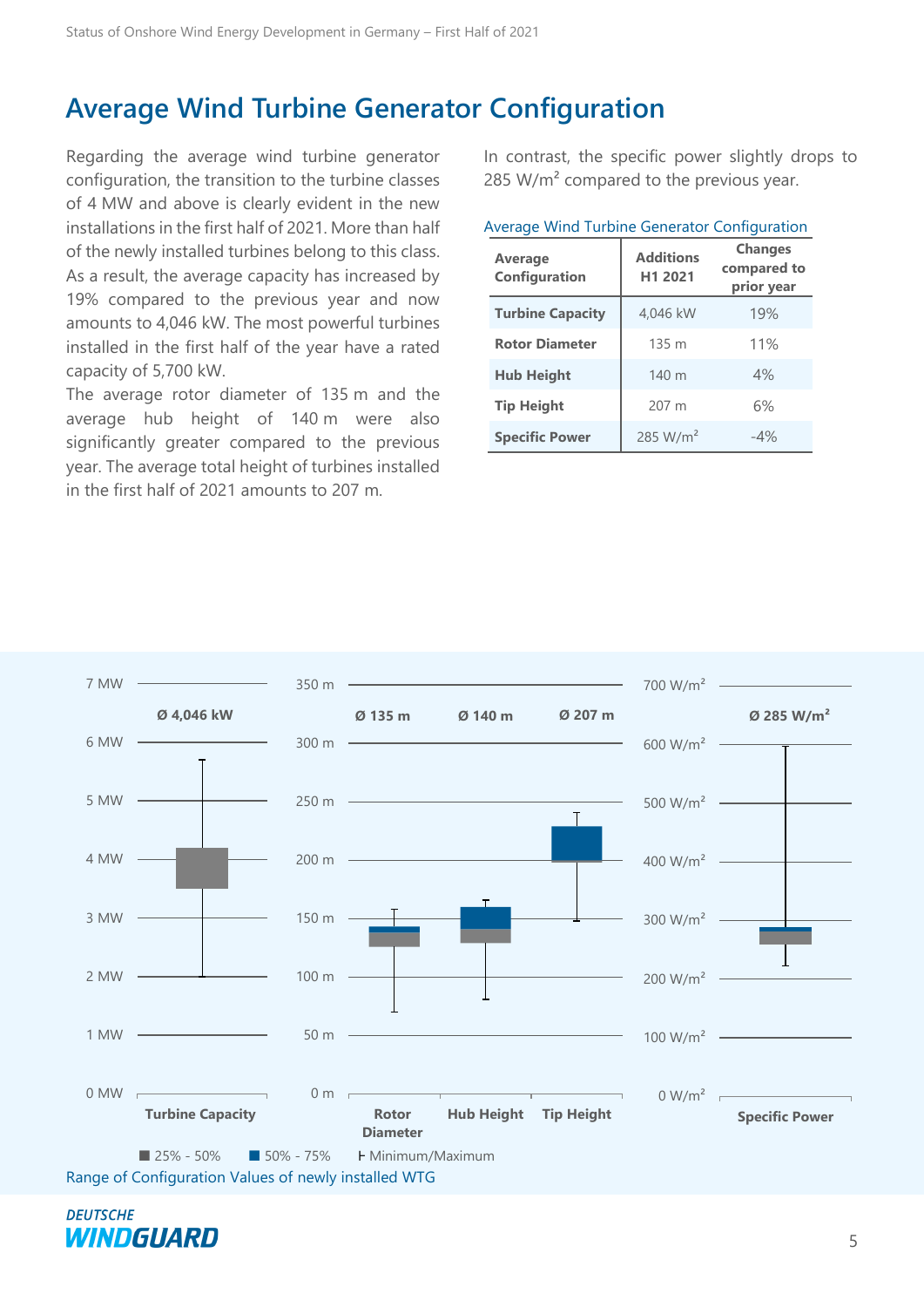## <span id="page-5-0"></span>**Regional Differences in Wind Turbine Generator Configuration**

The largest and most powerful wind turbine generators were installed in Thuringia in the first half of 2021. With an average capacity of 4,657 kW and a total height of 232 m, the Thuringian turbines surpass the new installations from Lower Saxony and Baden-Württemberg, which follow in second place in terms of capacity and total height. In contrast, onshore wind turbine generators installed in Schleswig-Holstein in the first half of 2021 are significantly lower on average and reach a total height of 175 m. At 302  $W/m^2$ , new turbines in Schleswig-Holstein have the highest specific power. The lowest average specific power of 256 W/m² characterises the new wind turbine generators in Thuringia.

![](_page_5_Figure_3.jpeg)

Turbine Configuration of newly installed WTG in German Federal States

#### Average Installed Turbine Configuration in German Federal States

| <b>Additions</b><br>H1 2021      |                       | <b>Average Configuration of newly installed WTG</b> |                                 |                   |                                 |                   |
|----------------------------------|-----------------------|-----------------------------------------------------|---------------------------------|-------------------|---------------------------------|-------------------|
| <b>State</b>                     | WTG-<br><b>Number</b> | <b>Turbine</b><br><b>Capacity</b>                   | <b>Rotor</b><br><b>Diameter</b> | <b>Hub Height</b> | <b>Specific</b><br><b>Power</b> | <b>Tip Height</b> |
| Lower Saxony                     | 48 WTG                | 4,397 kW                                            | 140 m                           | 146 m             | 287 W/m <sup>2</sup>            | 216 m             |
| Brandenburg                      | 40 WTG                | 4,140 kW                                            | 137 m                           | 148 m             | 281 W/m <sup>2</sup>            | 217 m             |
| North Rhine-Westphalia           | 40 WTG                | 3,848 kW                                            | 132 m                           | 144 m             | 290 $W/m^2$                     | 210 m             |
| Schleswig-Holstein               | 39 WTG                | 3,909 kW                                            | 129 m                           | 110 m             | 302 $W/m^2$                     | 175 m             |
| Baden-Württemberg                | 21 WTG                | 4,043 kW                                            | 137 m                           | 155 m             | 275 W/m <sup>2</sup>            | 223 m             |
| Saxony-Anhalt                    | <b>12 WTG</b>         | 4,096 kW                                            | 134 m                           | 145 m             | 288 W/m <sup>2</sup>            | 212 m             |
| Rhineland-Palatinate             | <b>10 WTG</b>         | 3,870 kW                                            | 136 m                           | 141 m             | 264 W/m <sup>2</sup>            | 209 m             |
| Thuringia                        | 7 WTG                 | 4,657 kW                                            | 152 m                           | 156 m             | 256 $W/m2$                      | 232 m             |
| Hesse                            | 9 WTG                 | 3,550 kW                                            | 131 m                           | 148 m             | 265 W/m <sup>2</sup>            | 213 m             |
| Mecklenburg-Western<br>Pomerania | 7 WTG                 | 3,929 kW                                            | 129 m                           | 124 m             | 296 W/m <sup>2</sup>            | 189 m             |
| Bavaria                          | 7 WTG                 | 3,333 kW                                            | 127 m                           | 128 m             | 261 $W/m2$                      | 192 m             |
| <b>Berlin</b>                    | 0 WTG                 |                                                     |                                 |                   |                                 |                   |
| <b>Bremen</b>                    | 0 WTG                 |                                                     |                                 |                   |                                 |                   |
| Hamburg                          | 0 WTG                 |                                                     |                                 |                   |                                 |                   |
| Saarland                         | 0 WTG                 |                                                     |                                 |                   |                                 |                   |
| Saxony                           | 0 WTG                 |                                                     |                                 |                   |                                 |                   |
| <b>Germany</b>                   | <b>240 WTG</b>        | 4,046 kW                                            | 135 m                           | 140 m             | 285 W/m <sup>2</sup>            | 207 m             |

![](_page_5_Picture_7.jpeg)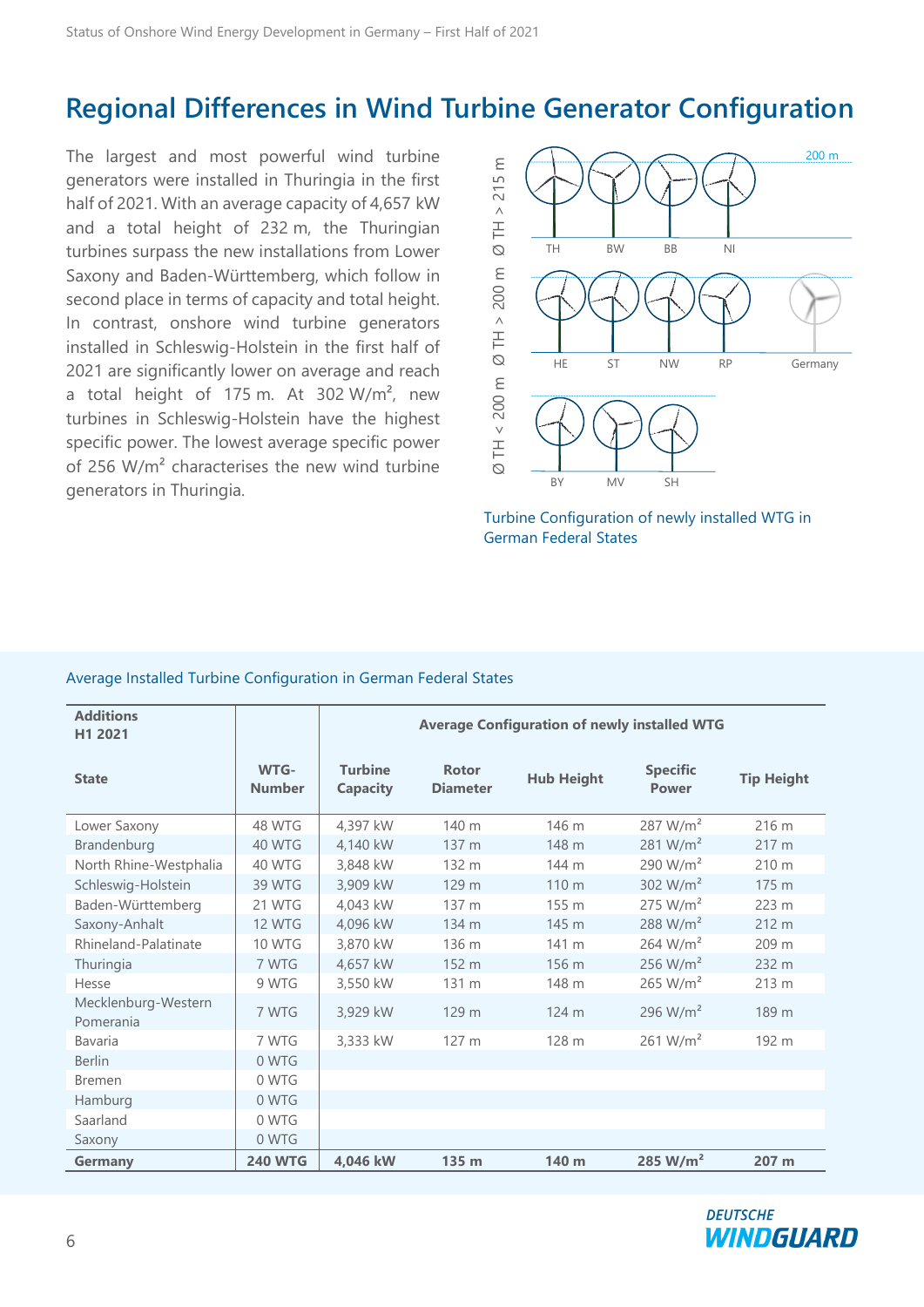## <span id="page-6-0"></span>**Dismantling and Repowering**

In the first half of 2021, 35 of the newly installed wind turbine generators with a total of 134 MW were classified as repowering wind turbine generators. The repowering share of gross capacity additions is therefore around 14%. Not all of the 135 identified decommissioned turbines with a combined capacity of 140 MW were replaced by a new turbine as part of repowering activities. Some turbines have been dismantled without replacement, while the replacement of others is still planned for the coming months. In future, repowering is to be facilitated by an amendment to the Federal Immissions Control Act (German: Bundes-Immissionsschutzgesetz or BImSchG). This amendment stipulates that prior impacts from existing turbines to be decommissioned on areas that will be repowered can be taken into account in the approval process.

Around three quarter of the decommissioned capacity belonged to turbines whose regular EEG remuneration entitlement expired at the beginning of 2021. Turbines commissioned before January 1, 2001, no longer receive regular EEG subsidies as of January 1, 2021. The electricity can be sold by means of unsubsidised sales contracts or remunerated until the end of the year via subsidised market value transfer.

In relation to the total number of turbines for which the EEG subsidy has expired, the proportion of decommissioned turbines is very low.

![](_page_6_Figure_6.jpeg)

Development of Annual Dismantled Capacity, Annual Installed Repowering Capacity and Repowering Share

![](_page_6_Picture_8.jpeg)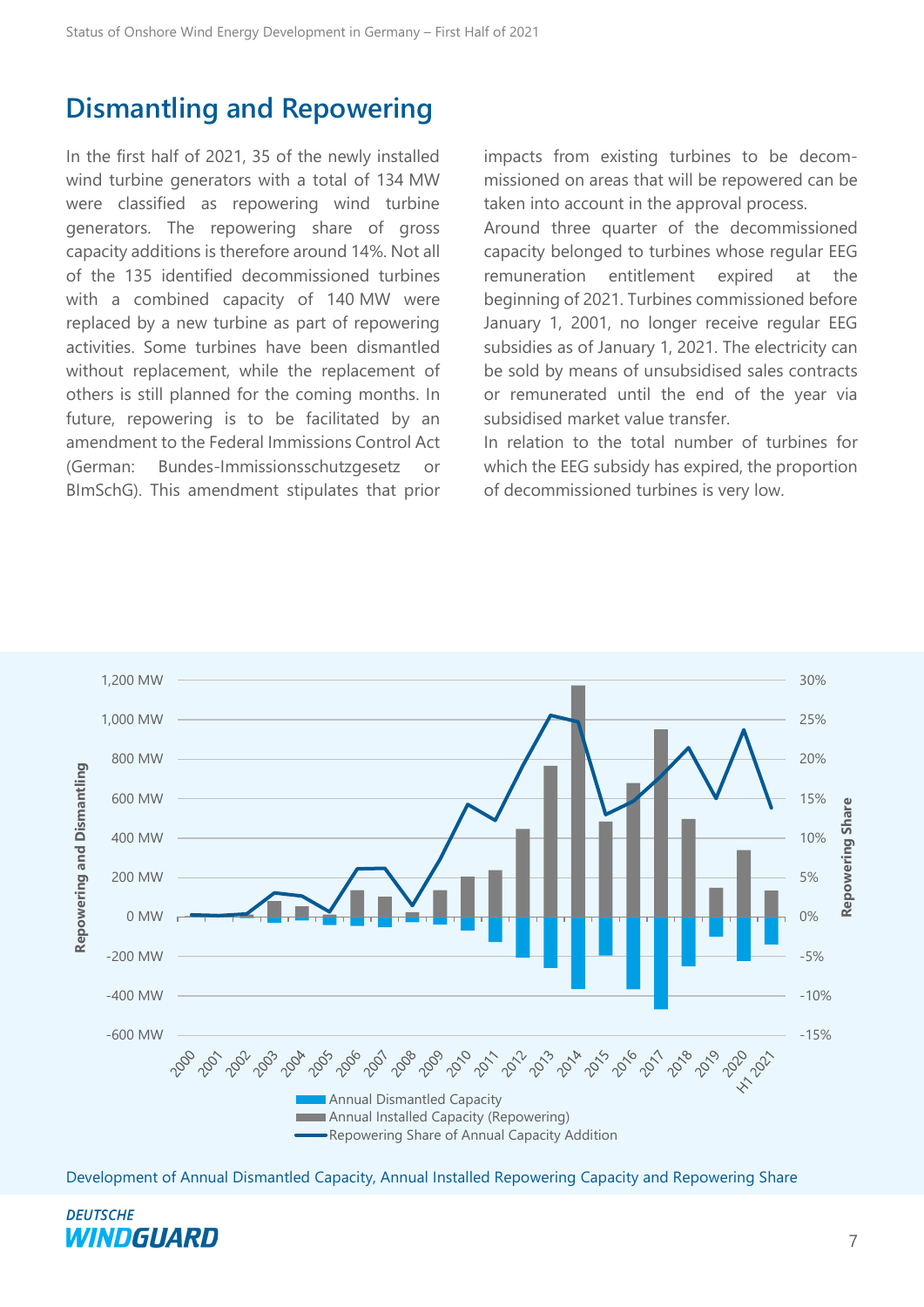## <span id="page-7-0"></span>**Regional Distribution of the Cumulative Portfolio**

The regional distribution of the total number of wind turbine generators in Germany shows a clear north-south divide. Although the renumeration system provides stronger support for the areas with less wind, which occur more frequently in the south, their share of cumulative capacity is the lowest at 15%. In the tenders from 2022 onwards, the south should therefore be supported by an award quota. Accordingly, projects in a defined southern region are to receive preferred awards up to a fixed share of the award volume (15% in 2022/2023 and 20% from 2024).

In mid-2021, the coastal states accounted for about 41% of the cumulative installed capacity, and the federal states in central Germany for about 44%.

Different data are available on the actual cumulative installed capacity. Due to different definition and counting systems, the sources differ from each other. All operators had to register their installations in the Core Energy Market Data Register (German: Markt¬stamm¬daten¬register or MaStR) by the end of January 2021. The verification of the reported data by the respective grid operators is still ongoing and has so far been completed for 81% of the reported capacity.

![](_page_7_Figure_6.jpeg)

Regional Distribution of the Cumulative Capacity

| <b>Cumulative Portfolio (2021-06-30)</b> |                        |                                 |              |              |                                 |                          |              |  |
|------------------------------------------|------------------------|---------------------------------|--------------|--------------|---------------------------------|--------------------------|--------------|--|
| <b>Cumulative Capacity</b>               |                        |                                 |              |              |                                 | <b>Cumulative Number</b> |              |  |
| <b>Region</b>                            | <b>State</b>           | <b>DWG</b><br><b>Statistics</b> | MaStR*       | State Data** | <b>DWG</b><br><b>Statistics</b> | MaStR*                   | State Data** |  |
|                                          | Lower Saxony           | 11,621 MW                       | 11,619 MW    |              | 6,379 WTG                       | 6,243 WTG                |              |  |
|                                          | Schleswig-Holstein     | 7,175 MW                        | 6,976 MW     | 6,839 MW     | 3,678 WTG                       | 3,305 WTG                | 3,011 WTG    |  |
| North                                    | Mecklenburg-Western    | 3,573 MW                        | 3,550 MW     |              | 1,964 WTG                       | 1,868 WTG                |              |  |
|                                          | Pomerania              |                                 |              |              |                                 |                          |              |  |
|                                          | <b>Bremen</b>          | 198 MW                          | 201 MW       |              | 91 WTG                          | 93 WTG                   |              |  |
|                                          | Hamburg                | 128 MW                          | 118 MW       |              | 65 WTG                          | 65 WTG                   |              |  |
|                                          | Brandenburg            | 7,638 MW                        | 7,629 MW     |              | 3,934 WTG                       | 3,887 WTG                |              |  |
|                                          | North Rhine-Westphalia | 6,317 MW                        | 6,238 MW     |              | 3,845 WTG                       | 3,606 WTG                |              |  |
| Central                                  | Saxony-Anhalt          | 5,305 MW                        | 5,323 MW     |              | 2,861 WTG                       | 2,877 WTG                |              |  |
|                                          | Hesse                  | 2,325 MW                        | 2,271 MW     |              | 1,185 WTG                       | 1,118 WTG                |              |  |
|                                          | Thuringia              | 1,680 MW                        | 1,706 MW     |              | 872 WTG                         | 891 WTG                  |              |  |
|                                          | Saxony                 | 1,267 MW                        | 1,277 MW     |              | 895 WTG                         | 918 WTG                  |              |  |
|                                          | <b>Berlin</b>          | 12 MW                           | <b>19 MW</b> |              | 4 WTG                           | 11 WTG                   |              |  |
|                                          | Rhineland-Palatinate   | 3,789 MW                        | 3,770 MW     |              | 1,794 WTG                       | 1,750 WTG                |              |  |
| South                                    | Bavaria                | 2,581 MW                        | 2,583 MW     |              | 1,178 WTG                       | 1,283 WTG                |              |  |
|                                          | Baden-Württemberg      | 1,653 MW                        | 1,733 MW     |              | <b>752 WTG</b>                  | 842 WTG                  |              |  |
|                                          | Saarland               | 510 MW                          | 524 MW       |              | <b>218 WTG</b>                  | <b>221 WTG</b>           |              |  |
|                                          | <b>Germany</b>         | 55,772 MW                       | 55,537 MW    |              | 29,715 WTG                      | 28,978 WTG               |              |  |

\* Turbine Portfolio (incl. small turbines) based on WTG reported as in operation according to MaStR

\*\* Turbine Portfolio subject to permit according to LLUR Schleswig-Holstein as of June 30, 2021

![](_page_7_Picture_12.jpeg)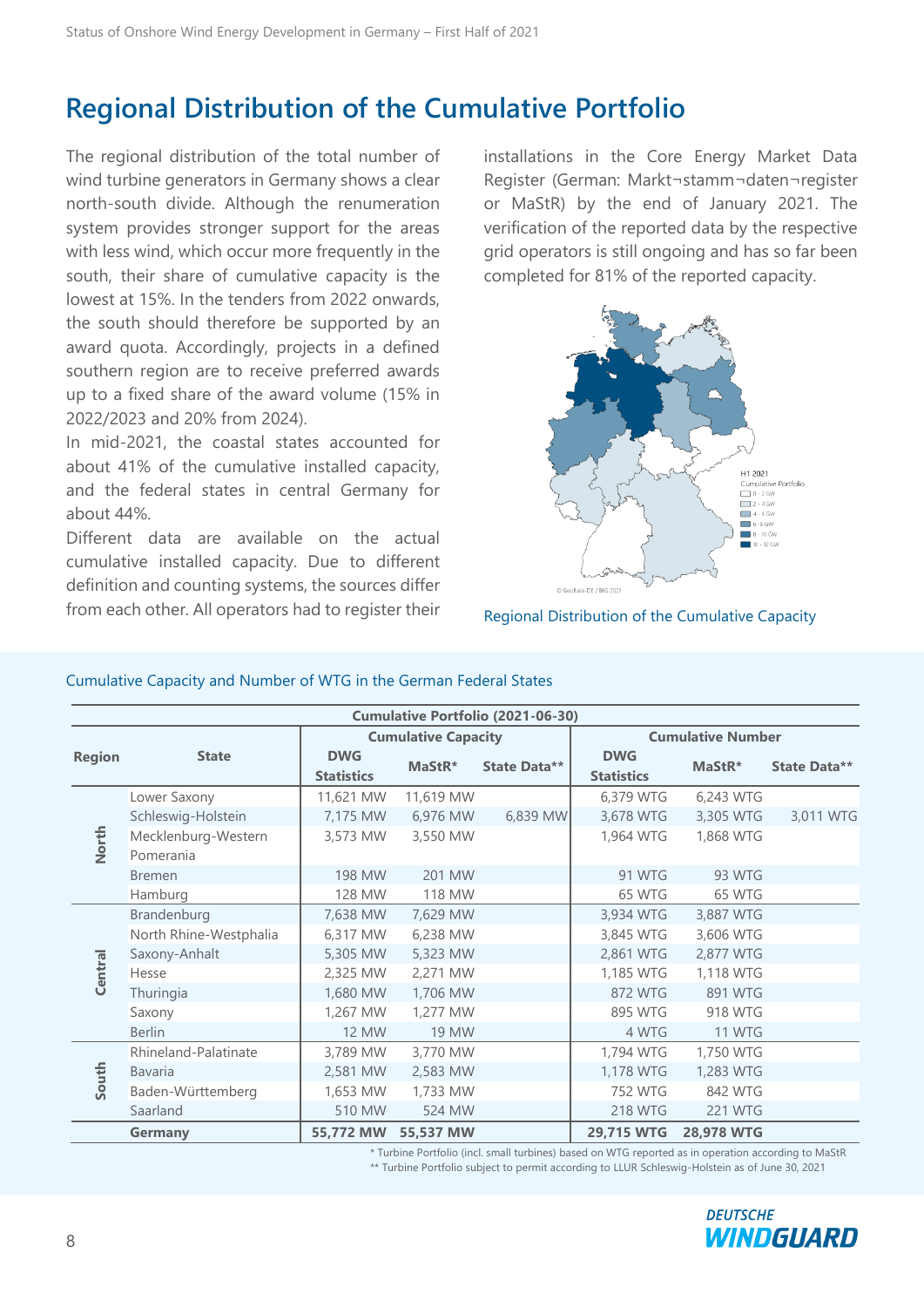## <span id="page-8-0"></span>**Results of Tender Rounds**

In the first half of 2021, two tender rounds for onshore wind energy in Germany were held. A total volume of around 2,743 MW was put out to tender. Despite a reduction of the tender volume in the tender round in May (WIN21-2) to around 1,243 MW, both tender rounds remained without sufficient participation and the submitted bid volume did not meet the tendered volume.

After the exclusion of some bids, a capacity of 1,802 MW was awarded in the first half of 2021. In addition to newly approved turbines that successfully participated in the tender for the first time in 2021, several turbines whose original awards from 2018 have been lapsed were also awarded. Furthermore, additional awards were issued for some turbines to increase their previously awarded capacity.

The upper limit for bid values in 2021 tender rounds is 6.0 ct/kWh. The bid values submitted continue to be strongly oriented towards this maximum value. Thus, the average volumeweighted award value for the first half of 2021 is 5.94 ct/kWh.

|                | Year    | <b>Bid Limit</b>     | Capacity-weighted<br>award value |
|----------------|---------|----------------------|----------------------------------|
|                | 2017    | 7.0 ct/kWh           | 4.53 ct/kWh                      |
| Year of Tender | 2018    | 6.3 ct/kWh           | 5.63 ct/kWh                      |
|                | 2019    | $6.2 \text{ ct/kWh}$ | $6.14$ ct/kWh                    |
|                | 2020    | 6.2 ct/kWh           | $6.11$ ct/kWh                    |
|                | H1 2021 | 6.0 ct/kWh           | 5.94 ct/kWh                      |

#### Development of Awarded Bids of Tender Rounds for Onshore Wind Energy (Database: BNetzA)

![](_page_8_Figure_8.jpeg)

**Tender Volume und Bid Capacity**

Competitive Situation in Tender System for Onshore Wind Energy (Database: BNetzA)

![](_page_8_Picture_11.jpeg)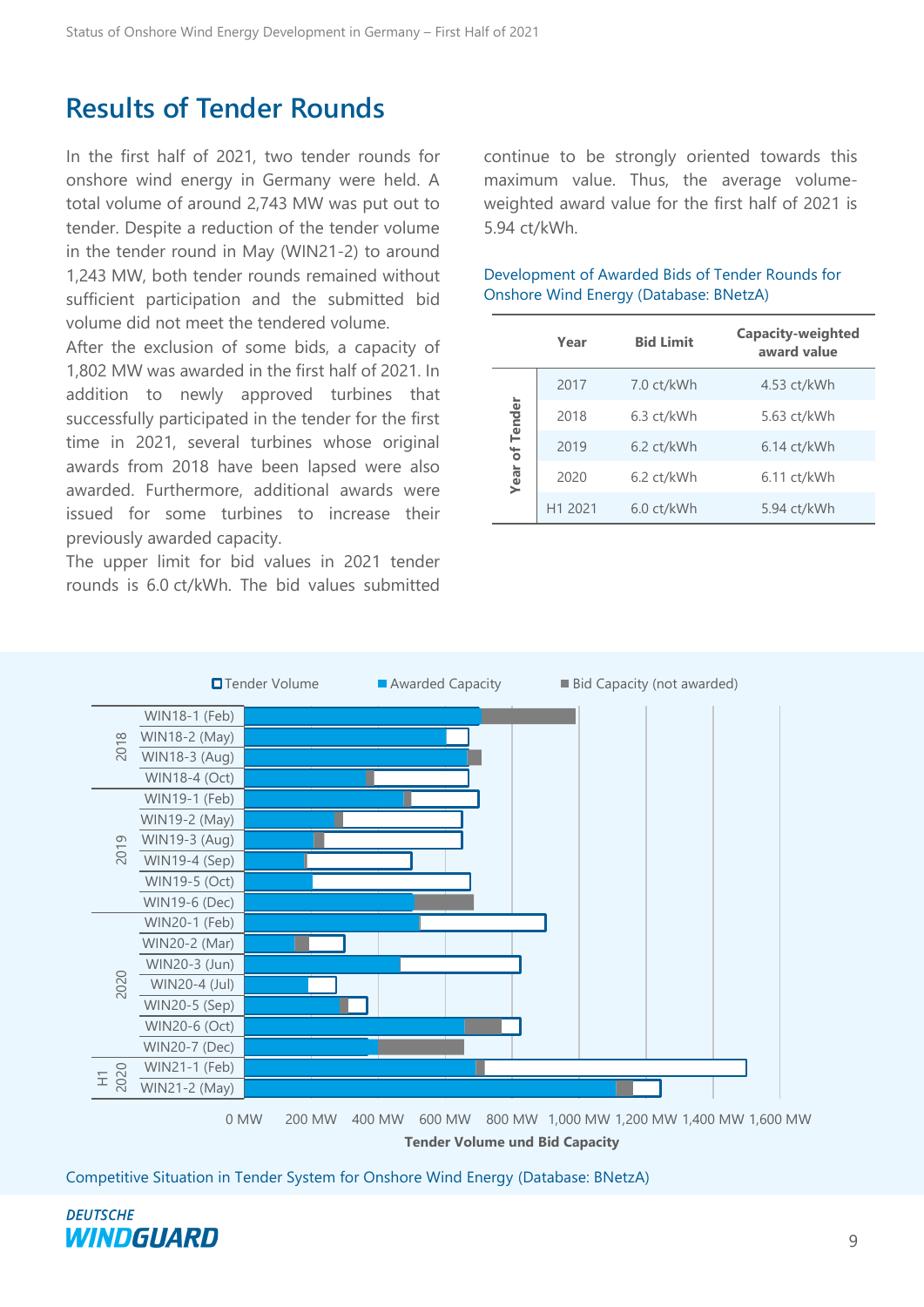## <span id="page-9-0"></span>**Regional Distribution of Awarded Bids**

Schleswig-Holstein accounted for the largest award volume in the first half of the year, with about 26% of the awarded volume. Particularly in consideration of the relatively small area of the state, Schleswig-Holstein is the clear frontrunner in the current tender rounds. The following ranks are taken by Lower Saxony (17% of the award volume), Brandenburg (16%) and North Rhine-Westphalia (13%). In the previous year, onshore wind turbine generators from these four federal states also accounted for the largest awarded capacity.

The remaining federal states, except for the city states, were able to successfully place at least one bid in the tender rounds of the first half of 2021 and achieved shares of up to 5% each. Overall, a North-South divide remained visible regarding participation in the tender rounds.

![](_page_9_Figure_4.jpeg)

![](_page_9_Figure_5.jpeg)

![](_page_9_Figure_6.jpeg)

![](_page_9_Picture_8.jpeg)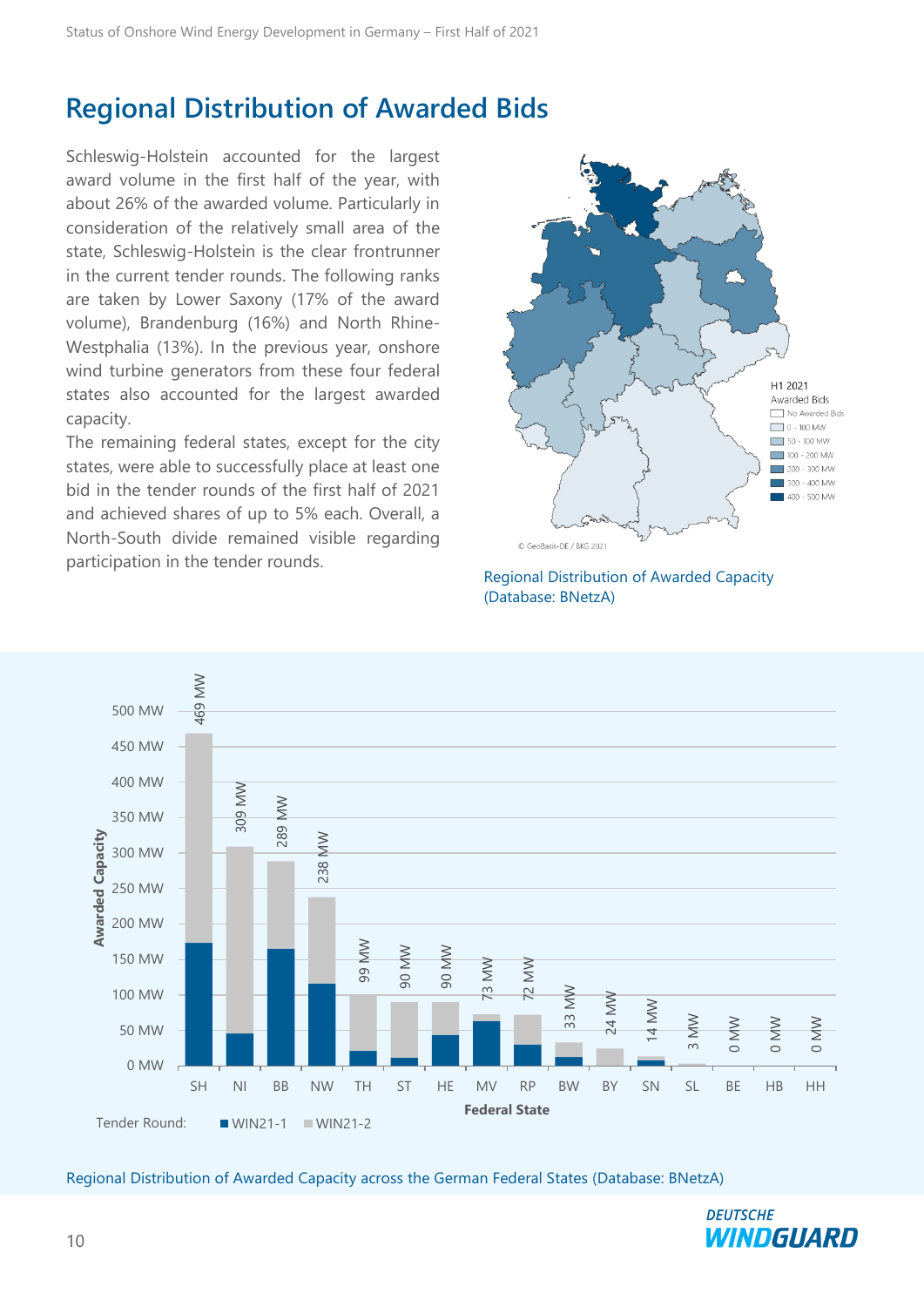## <span id="page-10-0"></span>**Development Status of Awarded Turbines**

Wind turbine generators that have secured their EEG remuneration entitlement by successfully participating in a tender generally have to be commissioned within 30 months (24 months penalty-free) to avoid forfeiting the award. In certain tender rounds, however, different deadlines apply (e.g. extension for BEG projects without permit and for tender rounds affected by COVID-19, shortening for some special tender rounds). Furthermore, project-specific extensions can be applied for, e.g. in case of a legal action against the turbine's permit.

The implementation period for awards from the first two bidding rounds in 2018 has already expired. It is expected that award quantities (375 MW) from these rounds that have not yet been realised\* will probably not be implemented. This does not include turbines that may still be

implemented in the short term within the scope of an individual deadline extension. A further realisation of the awards for not permitted turbines from 2017 (2.5 GW) is uncertain.

At the end of the first half of the year, the realisation rate of the 2018 awards was around 79% and 65% of the volume from 2019 has already been realised. In total, the realisation of 4.8 GW of awarded turbines with permit is still pending.

#### Realized Capacity of Tenders for Onshore Wind Energy in Germany

|                | Year    | <b>Realized</b><br>Capacity | <b>Realization</b><br>Rate |
|----------------|---------|-----------------------------|----------------------------|
|                | 2017    | 291 MW                      | 10%                        |
|                | 2018    | 1,859 MW                    | 79%                        |
| Year of Tender | 2019    | 1.215 MW                    | 66%                        |
|                | 2020    | 221 MW                      | 8%                         |
|                | H1 2021 | 1 MW                        | $0\%$                      |

\* The evaluations represent an assessment of the development status based on an analysis of the MaStR and the awards issued by BNetzA. Deviations from actually allocated awards are possible. It was assumed that the award volume corresponds to the permitted/installed capacity.

![](_page_10_Figure_9.jpeg)

 $\blacksquare$  in operation  $\blacksquare$  permitted / bid valid  $\blacksquare$  bid (presumably) lapsed, re-approved / newly awarded / unknown

Development Status\* of Awarded Capacity (Database: BNetzA, MaStR, own research and assumptions)

![](_page_10_Picture_12.jpeg)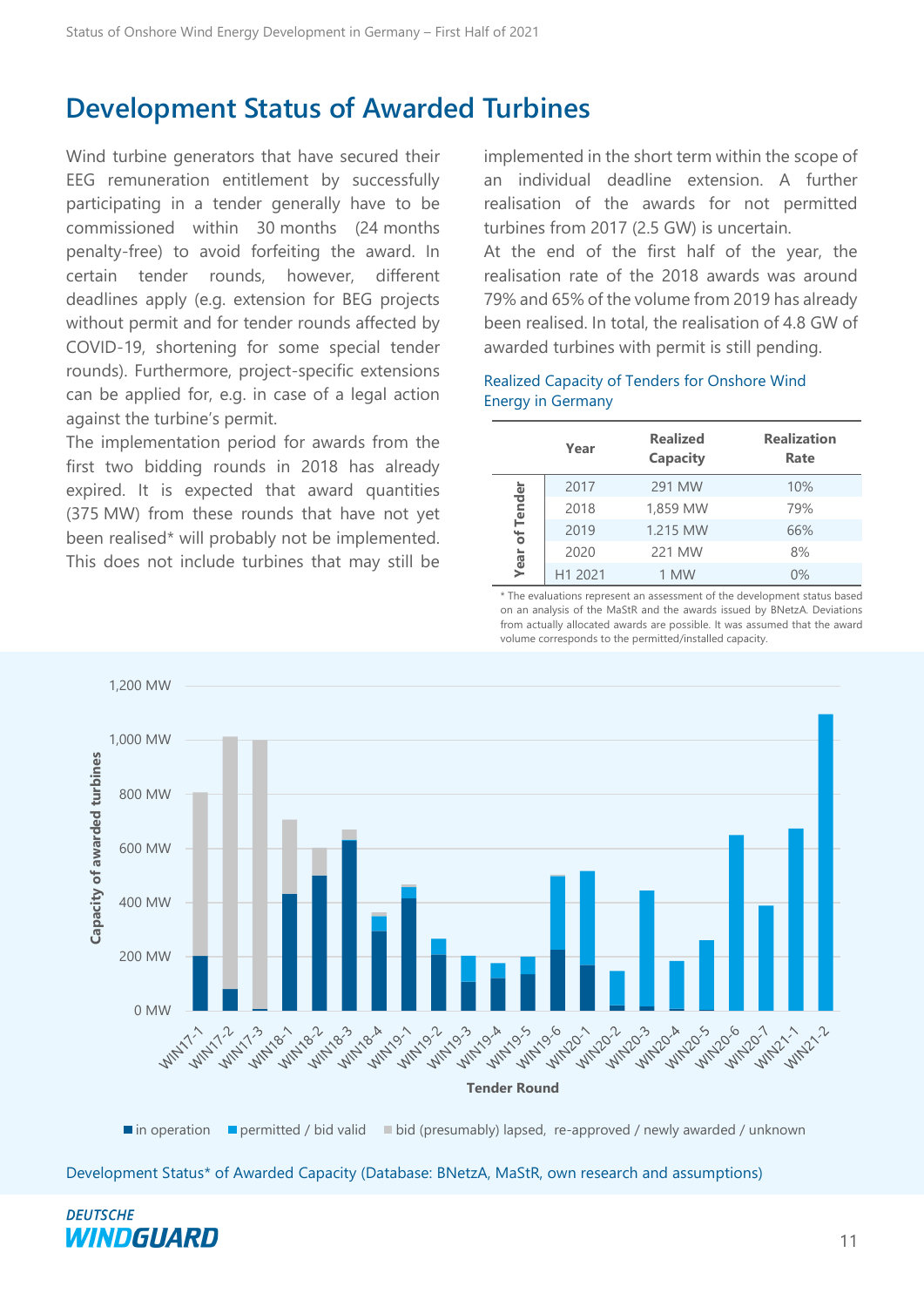## <span id="page-11-0"></span>**Permitted Capacity and Future Tender Rounds**

In the first half of 2021, wind turbine generators with a capacity of 1,535 MW were permitted. Compared to the first half of 2020, this corresponds to an increase of 10%, but compared to the second half of 2020, the permit volume is lower. About half of the permits were issued in March 2021, while below-average permit volumes were achieved in the other months.

Turbines that received permit by April 6, 2021 and were registered in MaStR were able to participate in the tender round in May 2021 and a large share of them have already been awarded. The permit and registration period for the third tender round in 2021 for onshore wind energy in September ends on August 4, 2021. If competition is expected, up to 1,492 MW might be tendered in this round.

In 2022, according to a recent amendment to the Renewable Energy Sources Act (German: Erneuerbare-Energien-Gesetz or EEG), the tender volume of the first three tender rounds will be increased to a total of 4,000 MW. In addition, there will be a fourth round, in which the capacity not awarded in the previous year will be put out to tender again.

| Year | <b>Events</b> | <b>Tender Volume</b>              |
|------|---------------|-----------------------------------|
| 2021 | 3             | 4,500 MW                          |
| 2022 | $3 + 1$       | 4,000 MW + rerun volume from 2021 |
| 2023 | $3 + 1$       | 3,000 MW + rerun volume from 2022 |
| 2024 | 3             | 3,100 MW                          |
| 2025 | 3             | 3,200 MW                          |
| 2026 | 3             | 4,000 MW + rerun volume from 2023 |
| 2027 | 3             | 4,800 MW + rerun volume from 2024 |
| 2028 | 3             | 5,800 MW + rerun volume from 2025 |

#### Tender volume 2021 to 2028 (according to EEG)

![](_page_11_Figure_8.jpeg)

Monthly Permitted Capacity including Status

![](_page_11_Picture_10.jpeg)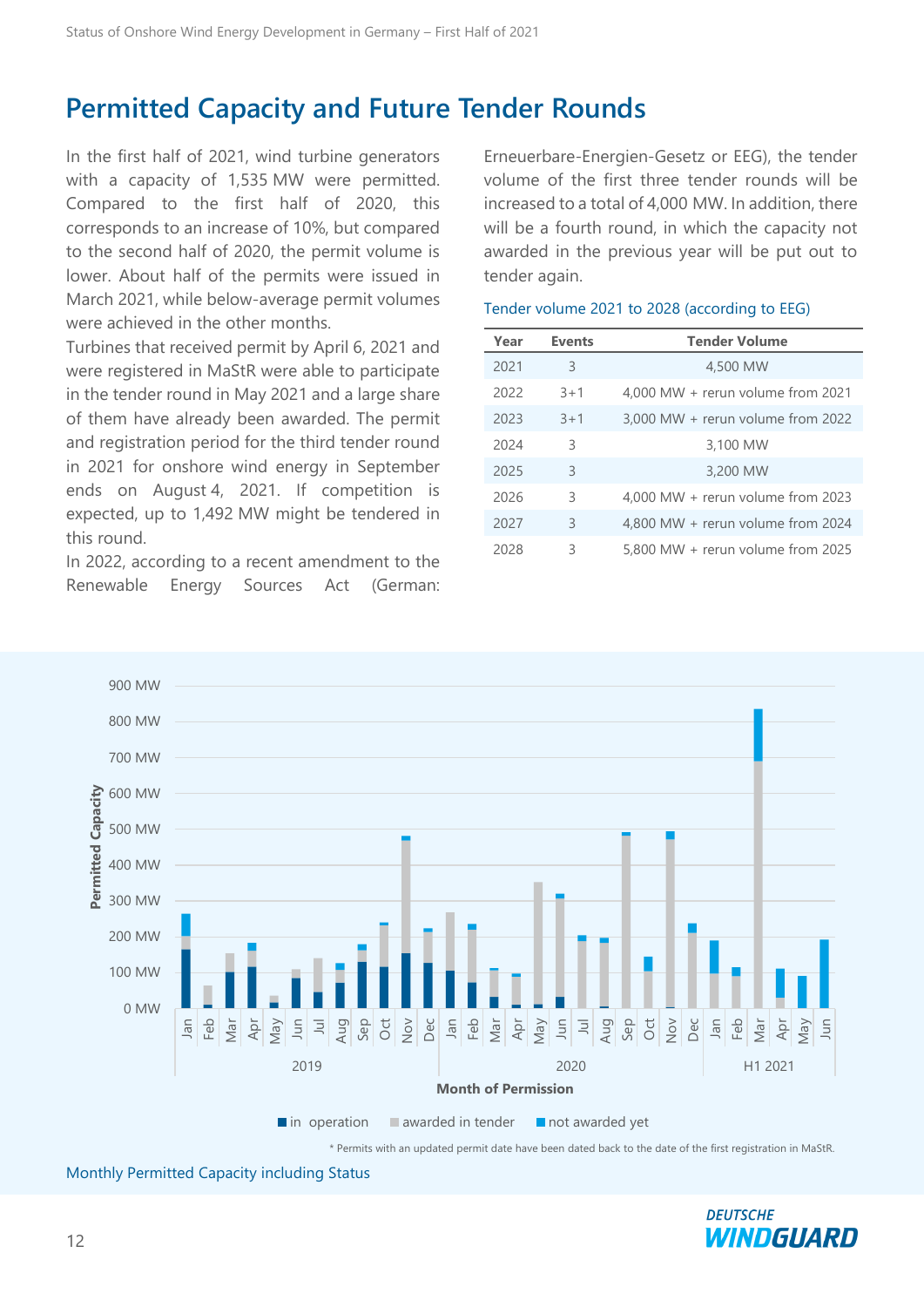## <span id="page-12-0"></span>**Monthly Power Production and Market Values**

The production of electricity from onshore wind energy in the first half of 2021 is around 51 TWh and thus remains significantly below the generation volume of the first half of 2020. This is particularly due to the first quarter, which was characterised by above-average feed-in in 2020, whereas it was characterised by comparatively low feed-in this year.

The monthly market values for onshore wind energy on the electricity exchange have fully recovered after the sharp drop in values associated with the effects of the COVID-19 pandemic in spring 2020. In June 2021, the monthly market value of 6.33 ct/kWh surpassed the previous maximum value from 2018. The volume-weighted average market value for the first half of 2021 is 4.32 ct/kWh, which is 81% above the previous year's average.<br>
Monthly Market Values for Onshore Wind Energy<br>
(Database Mattersoneses)

![](_page_12_Figure_4.jpeg)

(Database: Netztransparenz)

![](_page_12_Figure_6.jpeg)

Projection of Power Production by Onshore WTG (Database: Netztransparenz Projection Data)

![](_page_12_Picture_8.jpeg)